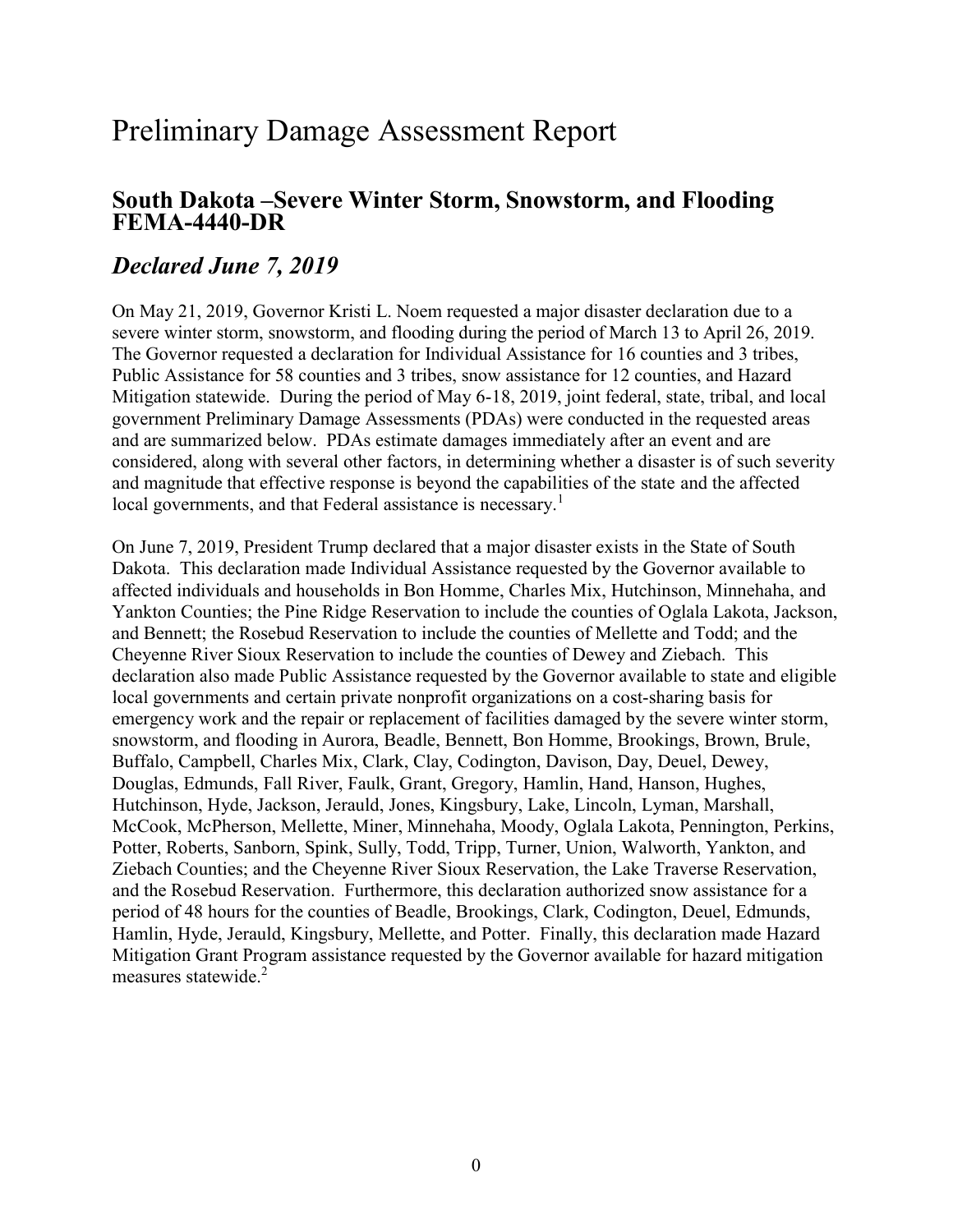#### Summary of Damage Assessment Information Used in Determining Whether to Declare a Major Disaster

#### Individual Assistance

- $\bullet$  Total Number of Residences Impacted:<sup>3</sup> 128
	- Destroyed 10 Major Damage - 74 Minor Damage - 35 Affected - 9
- Percentage of insured residences:<sup>4</sup> 4.0%
- Percentage of low income households: $5$
- Percentage of ownership households: $6$
- Total Individual Assistance cost estimate: \$2,898,144

#### Public Assistance

- Primary Impact:
- Total Public Assistance cost estimate:
- Statewide per capita impact:  $7$
- $\bullet$  Statewide per capita impact indicator:  $8$
- Countywide per capita impact:

Damage to roads and bridges \$42,837,890 \$52.62 \$1.50

25.0% 71.0%

Aurora County (\$154.20), Beadle County (\$6.68), Bennett County (\$41.56), Bon Homme County (\$210.43), Brookings County (\$5.36), Brown County (\$20.95), Brule County (\$25.29), Buffalo County (\$8.90), Campbell County (\$6.61), Charles Mix County (\$35.88), Clark County (\$39.02), Clay County (\$33.13), Codington County (\$17.90), Davison County (\$29.41), Day County (\$18.27), Deuel County (\$33.32), Dewey County (\$37.51), Douglas County (\$171.34), Edmunds County (\$16.13), Fall River County (\$32.55), Faulk County (\$51.21), Grant County (\$10.31), Gregory County (\$322.62), Hamlin County (\$42.26), Hand County (\$241.76), Hanson County (\$48.17), Hughes County (\$20.12), Hutchinson County (\$103.33), Hyde County (\$141.98), Jackson County (\$67.85), Jerauld County (\$121.05), Jones County (\$54.12), Kingsbury County (\$77.33), Lake County (\$284.35), Lincoln County (\$69.36), Lyman County (\$6.80), Marshall County (\$30.77), McCook County (\$170.18), McPherson County (\$28.52), Mellette County (\$48.39), Miner County (\$104.03), Minnehaha County (\$19.15), Moody County (\$168.80), Oglala Lakota County (\$4.87), Pennington (\$5.00) County, Perkins County (\$8.45), Potter County (\$61.07), Roberts County (\$18.82), Sanborn County (\$94.19), Spink County (\$199.74), Sully County (\$132.01), Todd County (\$101.13), Tripp County (\$133.27), Turner County (\$378.42), Union County (\$103.73), Walworth County (\$53.76), Yankton County (\$436.78), and Ziebach County (\$14.28). The costs for the Cheyenne River Reservation are included in the cost estimates for Dewey and Ziebach Counties, costs for the Rosebud Indian Reservation are included in the cost estimates for Todd County, and the costs for the Lake Traverse Indian Reservation are included in the cost estimates for Roberts County.